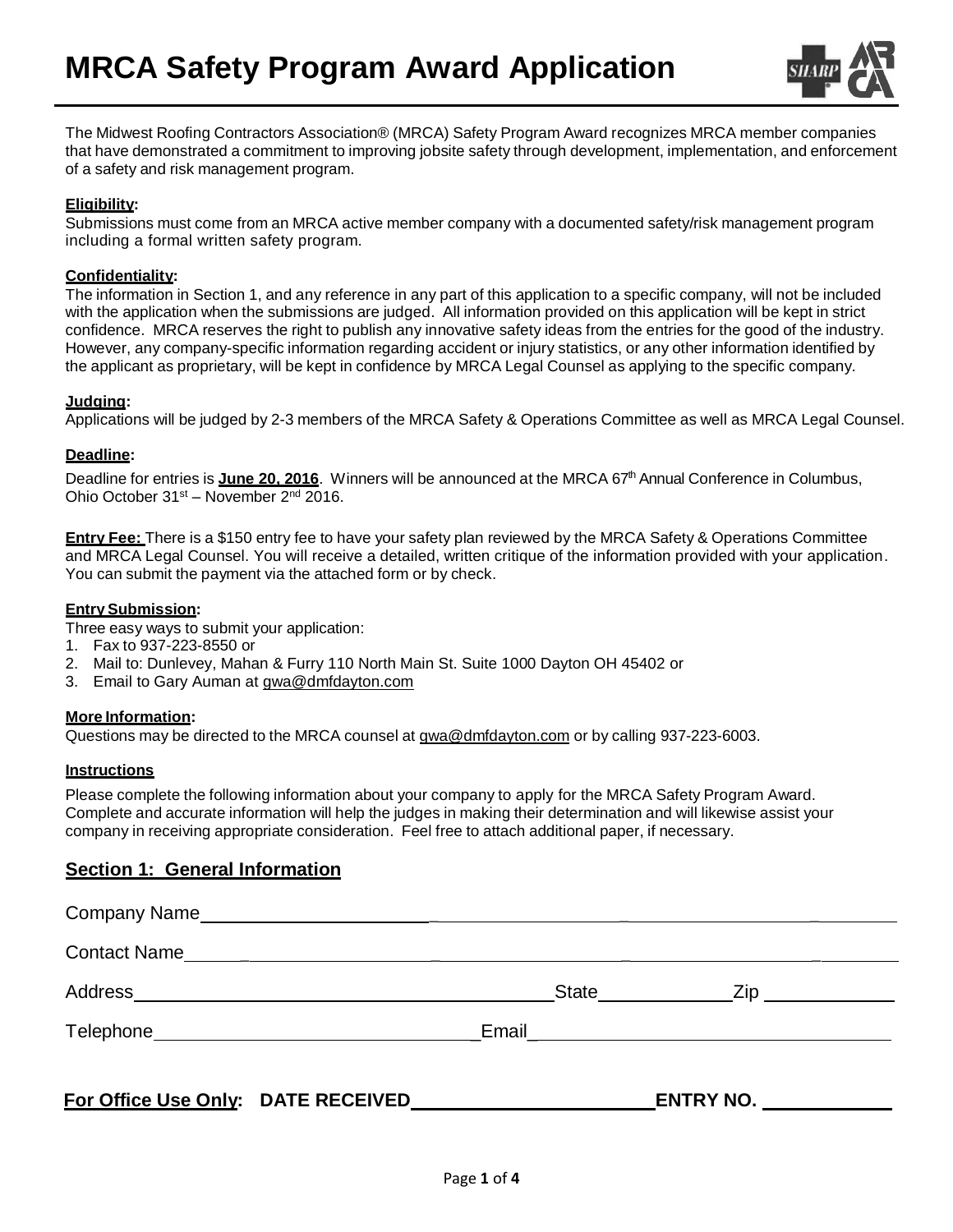## **Section 2: Company Safety Program**

**Please provide written answers to** *each* **question. If more space is required, attach additional pages. Please make your responses as complete as possible for all ten questions. All individual questions must be answered directly and specifically.**

# *Please note the following two items:*

*1. Submittal of a copy of your entire program does not qualify as answering the following* 

*questions.* **If written answers to questions below are not provided, and a copy of your company's entire safety program is submitted in lieu of answering the application questions, then your submittal and application fee will be returned to you, and you will not be considered a participant in the Safety Awards Program for 2016.** 

\_ \_ \_ \_

\_ \_ \_ \_

\_ \_ \_ \_

 $\mathcal{L}$  and  $\mathcal{L}$  and  $\mathcal{L}$  are the set of the set of the set of the set of the set of the set of the set of the set of the set of the set of the set of the set of the set of the set of the set of the set of the se

\_ \_ \_ \_

\_ \_ \_ \_

\_ \_ \_ \_

\_ \_ \_ \_

\_ \_ \_ \_

\_ \_ \_ \_

\_ \_ \_ \_

 $\mathcal{L}$  , and the set of the set of the set of the set of the set of the set of the set of the set of the set of the set of the set of the set of the set of the set of the set of the set of the set of the set of the set

\_ \_ \_ \_

\_ \_ \_ \_

\_ \_ \_ \_

*2. Please do not include anything on the rest of this application that would indicate the identity of your company.* **The information in Section 1 (on page 1) will not be included with your application when it is judged. The name of your company will not be given to the judges when your application is reviewed.**

Thank you for your attention to these items and thank you for participating in the MRCA Safety Program.

### **Application questions:**

1) Do you have a Distracted Driving/Working Policy □ Yes □ No If you answered Yes, please describe your Policy or Program.

2) When and how do you train your new employees and indoctrinate them into your safety program and expectations? Please provide a list of the topics you cover with them during this orientation.

3) Please describe your company's fall protection program. If you use more than one method of fall protection, please describe all methods. Also, describe your training protocol for fall protection.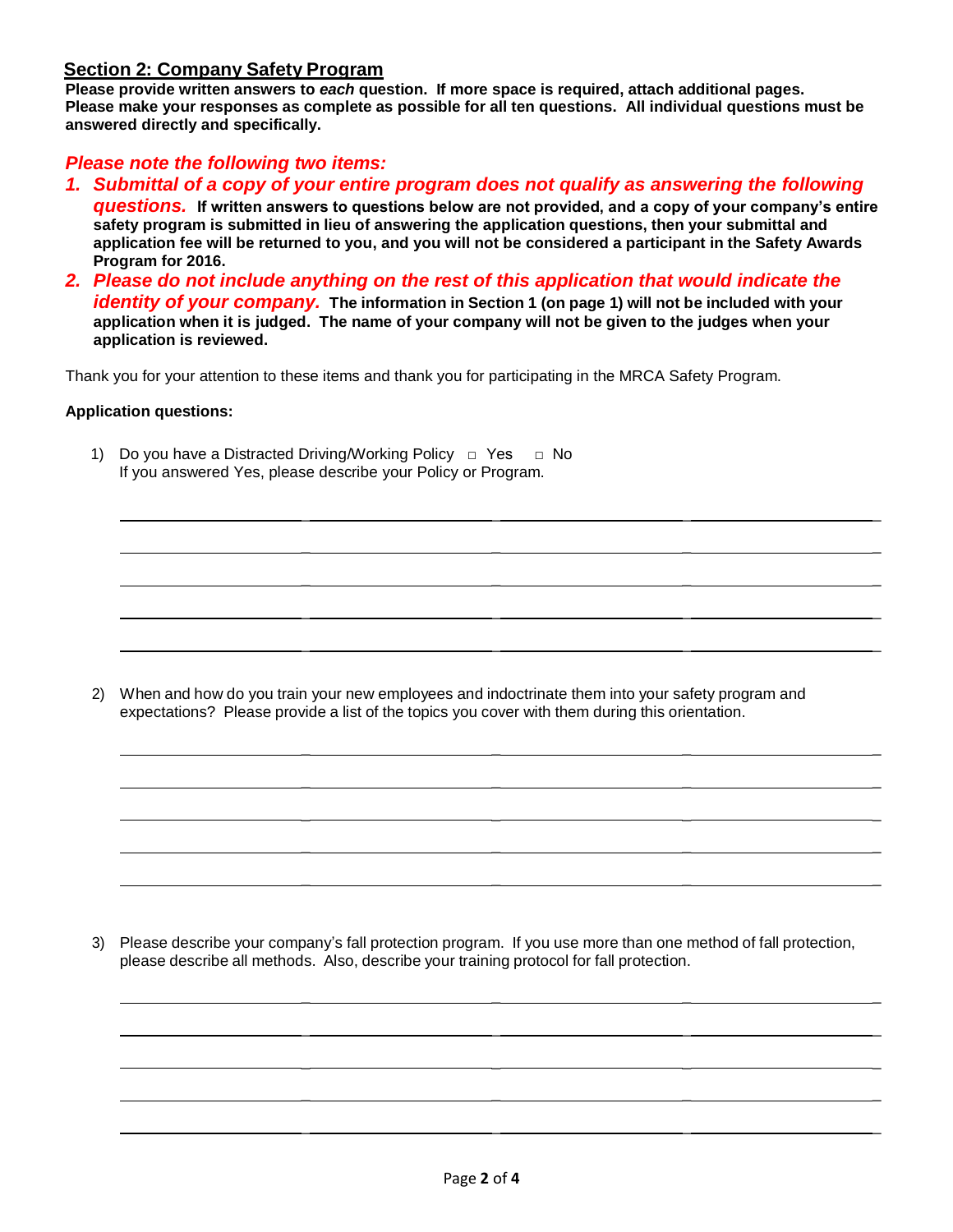|                                                                | to all employees? What is it?                                                                                                      |  |  |  |
|----------------------------------------------------------------|------------------------------------------------------------------------------------------------------------------------------------|--|--|--|
|                                                                |                                                                                                                                    |  |  |  |
|                                                                |                                                                                                                                    |  |  |  |
|                                                                |                                                                                                                                    |  |  |  |
|                                                                | Do you have a dedicated safety person in your company?                                                                             |  |  |  |
|                                                                |                                                                                                                                    |  |  |  |
|                                                                |                                                                                                                                    |  |  |  |
|                                                                |                                                                                                                                    |  |  |  |
| Do you have a safety enforcement program? $\Box$ Yes $\Box$ No |                                                                                                                                    |  |  |  |
|                                                                |                                                                                                                                    |  |  |  |
|                                                                |                                                                                                                                    |  |  |  |
|                                                                |                                                                                                                                    |  |  |  |
|                                                                |                                                                                                                                    |  |  |  |
|                                                                | Does your company have a PPE hazard assessment, training, audit program? □ Yes<br>$\Box$ No<br>If yes, please explain the program: |  |  |  |
|                                                                |                                                                                                                                    |  |  |  |
|                                                                |                                                                                                                                    |  |  |  |
|                                                                |                                                                                                                                    |  |  |  |